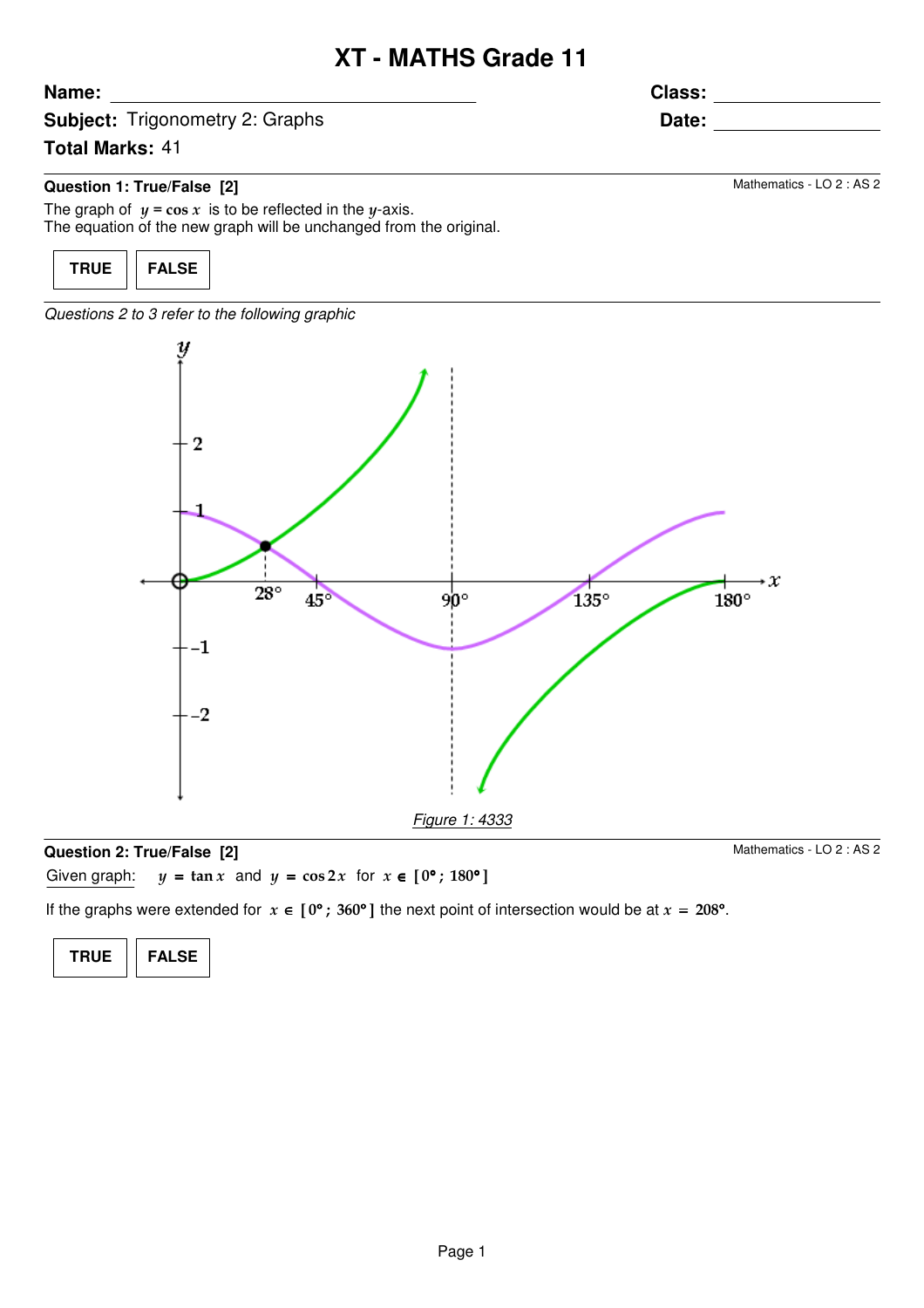# **Question 3: Multiple Choice [4]** Given graph:  $y = \tan x$  and  $y = \cos 2x$  for  $x \in [0^{\circ}; 180^{\circ}]$ The values of x for which  $\tan x \cdot \cos 2x < 0$  are ... Mathematics - LO 2 : AS 2 **A** (45°; 90°) and (135°; 180°) **B**  $(28°; 90°)$  and  $(135°; 180°)$ **C**  $(0^{\circ}; 28^{\circ})$ **D**  $\begin{bmatrix} 45^{\circ} \\ 90^{\circ} \end{bmatrix}$  and  $(90^{\circ} \\ 30^{\circ}$ ] **E**  $(45^{\circ}$ ; 180°)

## **Question 4: True/False [2]**

The function  $y = a \tan bx$  is given with  $b > 0$ .

Mathematics - LO 2 : AS 2

If the lines  $x = -30^{\circ}$  and  $x = 30^{\circ}$  are asymptotes of this function, then the value of b will be  $\frac{1}{3}$ .



Question 5 refers to the following graphic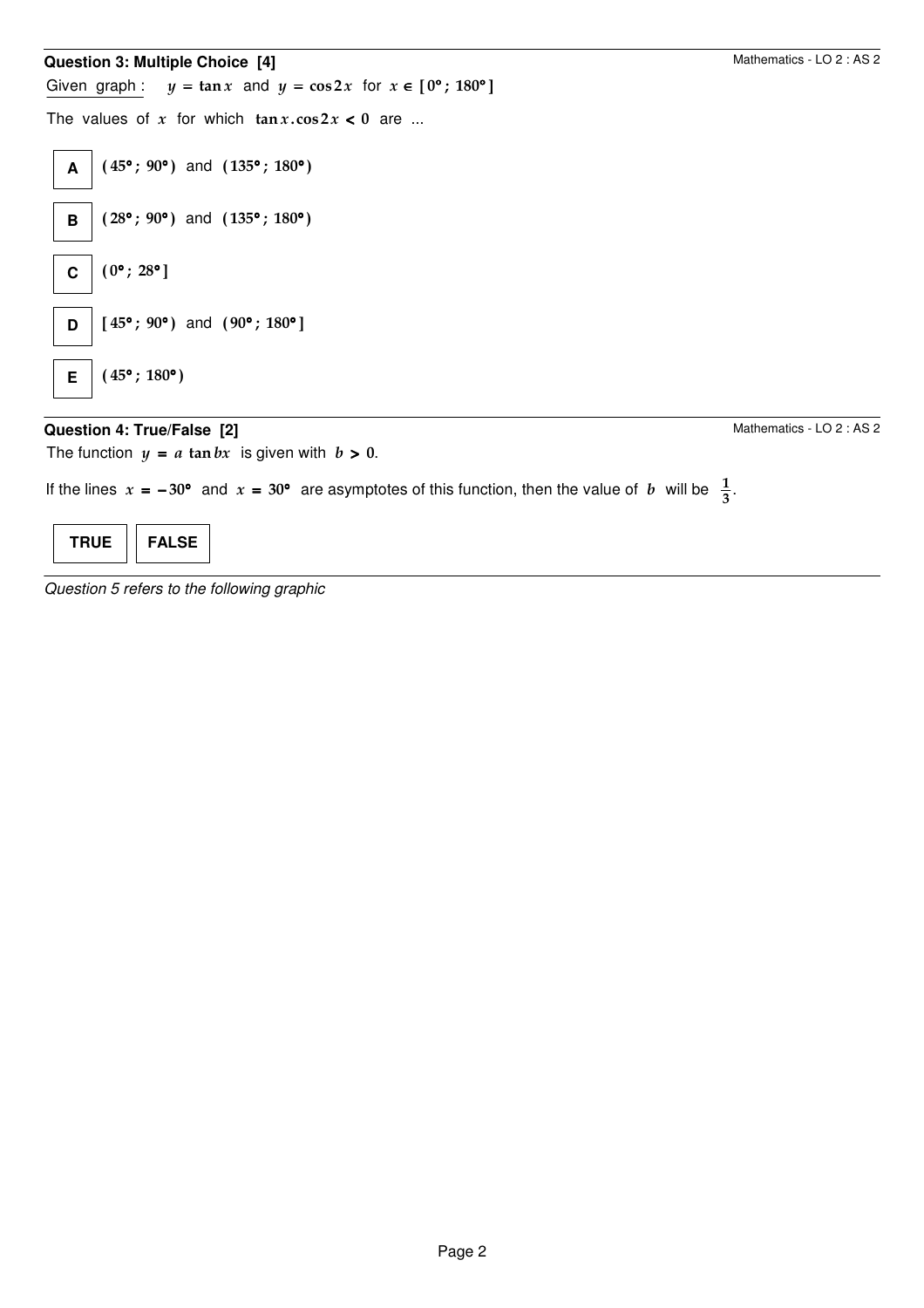

Figure 2: 11-0006

## **Question 5: Multiple Choice [2]**

Three cosine graphs have been sketched for –180° ≤  $x$  ≤ 180°. The graph with the greatest period is ...



Question 6 refers to the following graphic

Mathematics - LO 2 : AS 2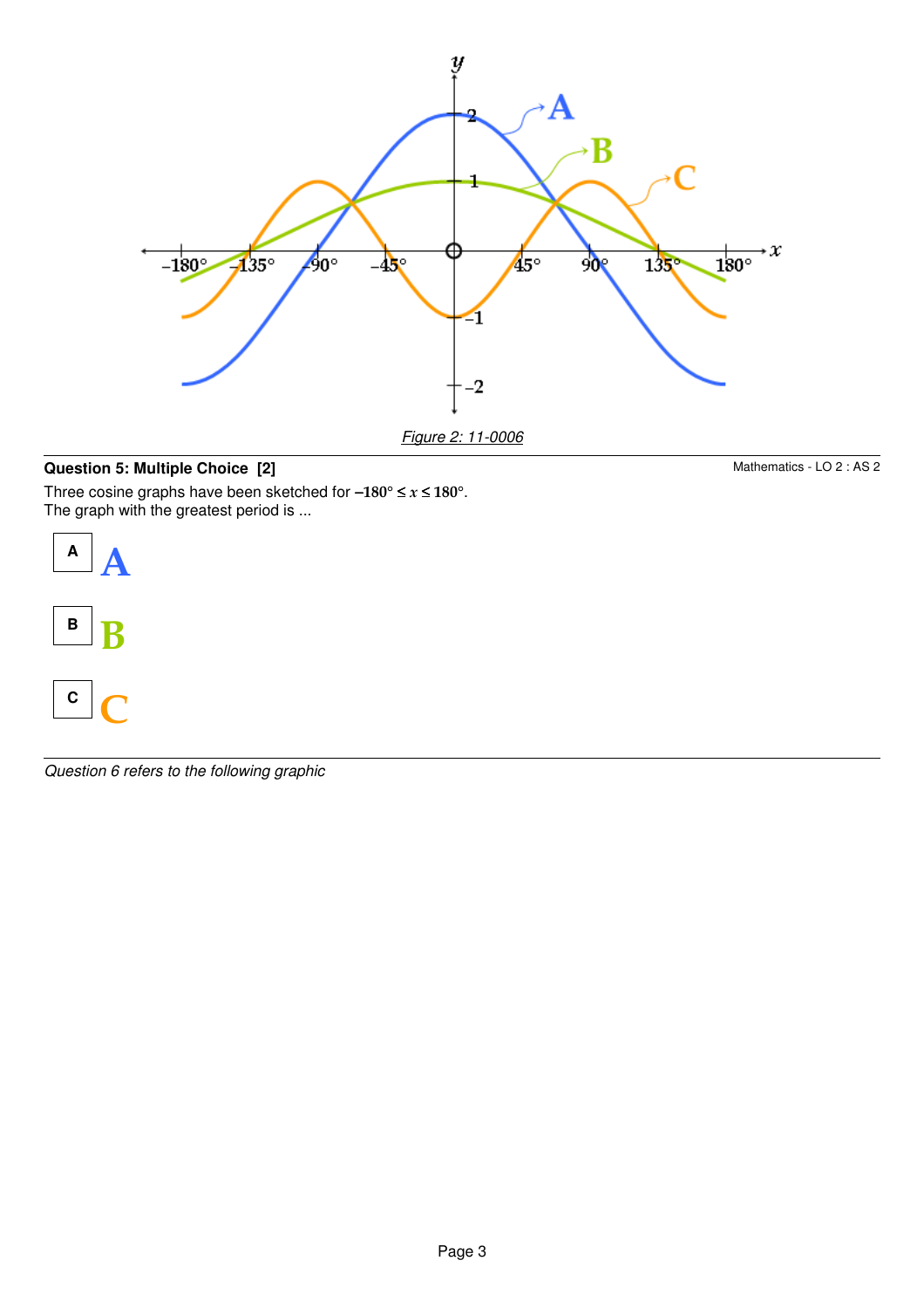

## **Question 6: Multiple Choice [3]**

 $f: y = a \cos(\theta + b)$ 

## $g: y = c \sin \theta$

The sketch graphs of the above equations are given for  $[-180^{\circ}, 0^{\circ}].$ 

The values of  $a, b$  and  $c$  are therefore ...



## **Question 7: Multiple Choice [2]**

Given:  $y = \frac{12}{10} \sin 2x$  for  $0^{\circ} \le x \le 90^{\circ}$ 

Mathematics - LO 2 : AS 2

The value of  $x$  when the maximum height achieved by the graph of this equation is ...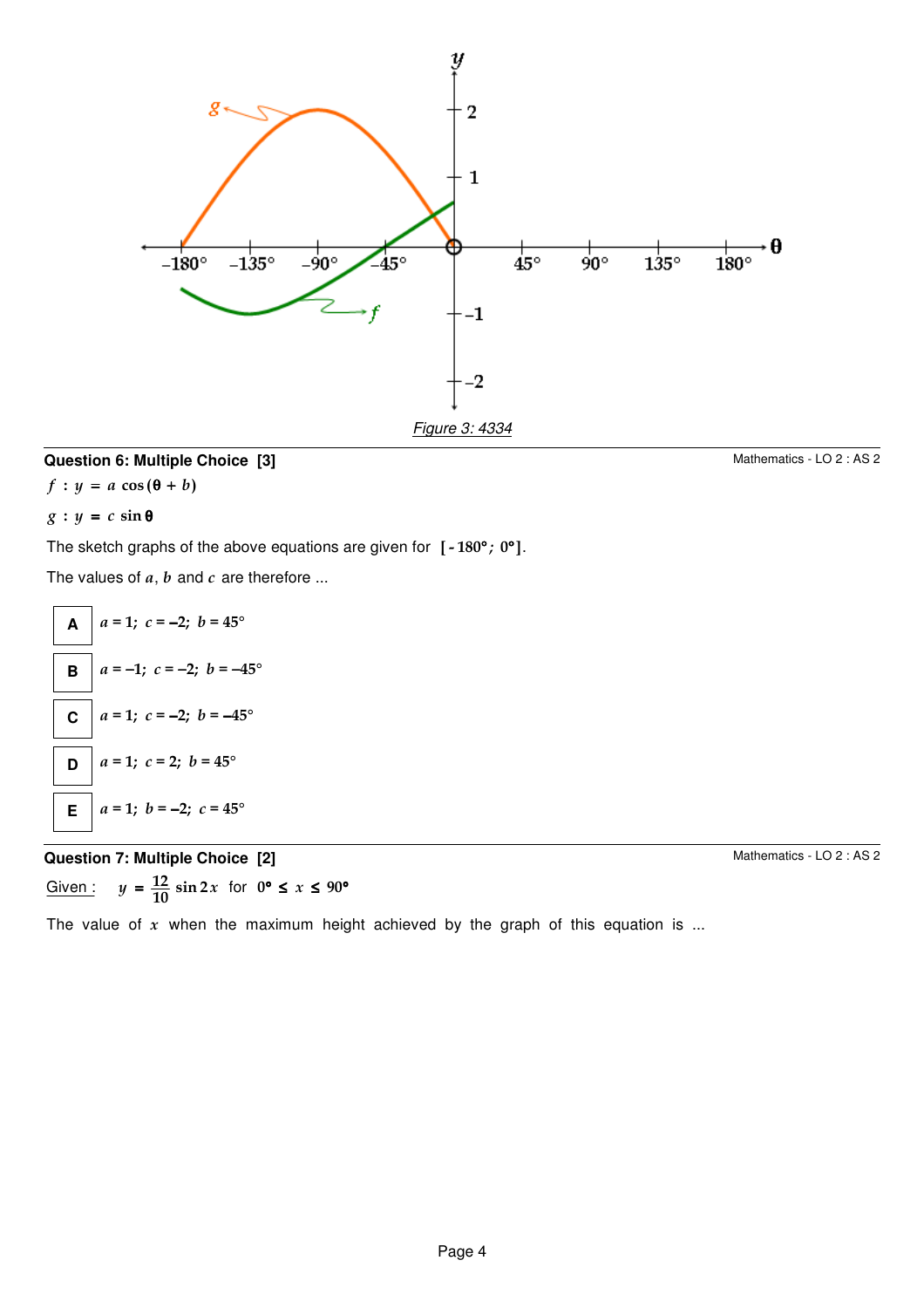

Question 8 refers to the following graphic



## **Question 8: Socrates [2]** Given:  $y = \sin (x - 60^\circ)$  and  $y = 0.5 + \cos x$  for  $x \in [-120^\circ; 90^\circ]$

The interval of  $x$  for which  $\big(\sin{(x - 60^\circ)}\big)(0,5 + \cos{x}) > 0$  is ...

Mathematics - LO 2 : AS 2

Wiskunde - LU 2 : AS 2

[Give your answer in the form (a; b).]

## **Question 9: Socrates [2]**

If the graph of the equation  $y = 2\cos(x + 30^{\circ})$  is moved 30° right,

the new graph will be represented by the equation ...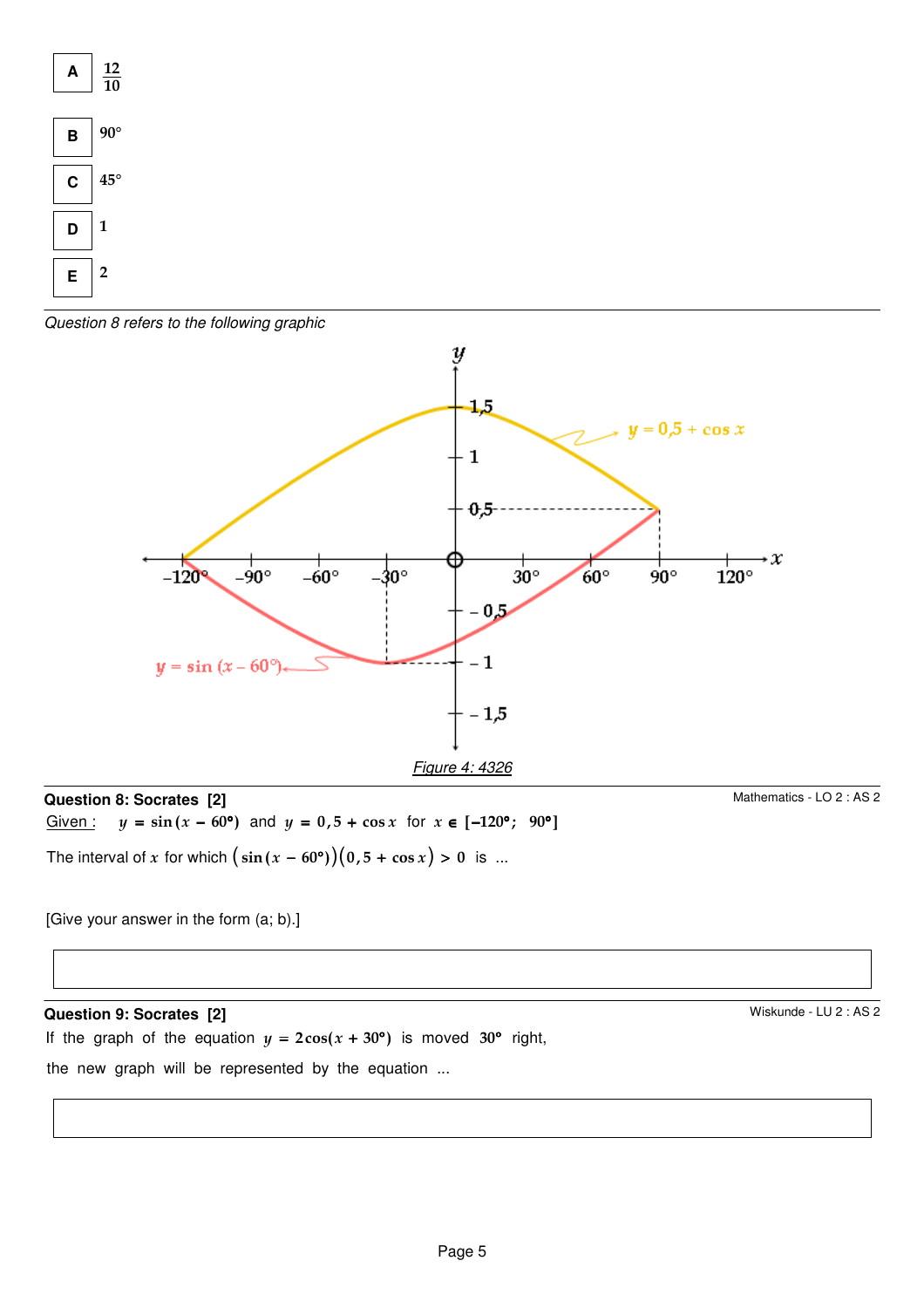#### **Question 10: Socrates [2]**

The graph of the equation  $y = cos(x + 45^{\circ})$  is moved 30° to the right.

The new graph will then represent the equation ...

#### **Question 11: Socrates [2]**

The x-intercepts of the function  $y = \cos(x - 60^{\circ})$  with  $- 180^{\circ} \le x \le 180^{\circ}$  are ...

[Give the roots and separate them with a semi-colon, e.g. 45° ; 60°.)

Question 12 refers to the following graphic



#### **Question 12: Cloze [4]**

Mathematics - LO 2 : AS 2

The graphs of  $f(x) = 2 \sin x$  and  $g(x) = \cos(\frac{1}{2}x)$  have been sketched for the interval  $0^{\circ} \le x \le 360^{\circ}$ .

The graphs intersect at  $A(29°; 0,96)$ , B and C.

The coordinates of  $B$  are (Ans. 1). The coordinates of  $C$  are (Ans. 2).

|                                  | $\mathbf 2$                          |                          |
|----------------------------------|--------------------------------------|--------------------------|
| ▶ $(90^{\circ}; 0)$              | ▶ $(180^{\circ}; 0)$                 | ▶ $(-29^{\circ}; -0.96)$ |
| ▶ $(331^{\circ}; -0.96)$         | ▶ $(331^{\circ}; 0.96)$              | ▶ $(299^\circ; -0.96)$   |
| $\blacktriangleright 90^{\circ}$ | $\blacktriangleright$ 180 $^{\circ}$ |                          |

Questions 13 to 14 refer to the following graphic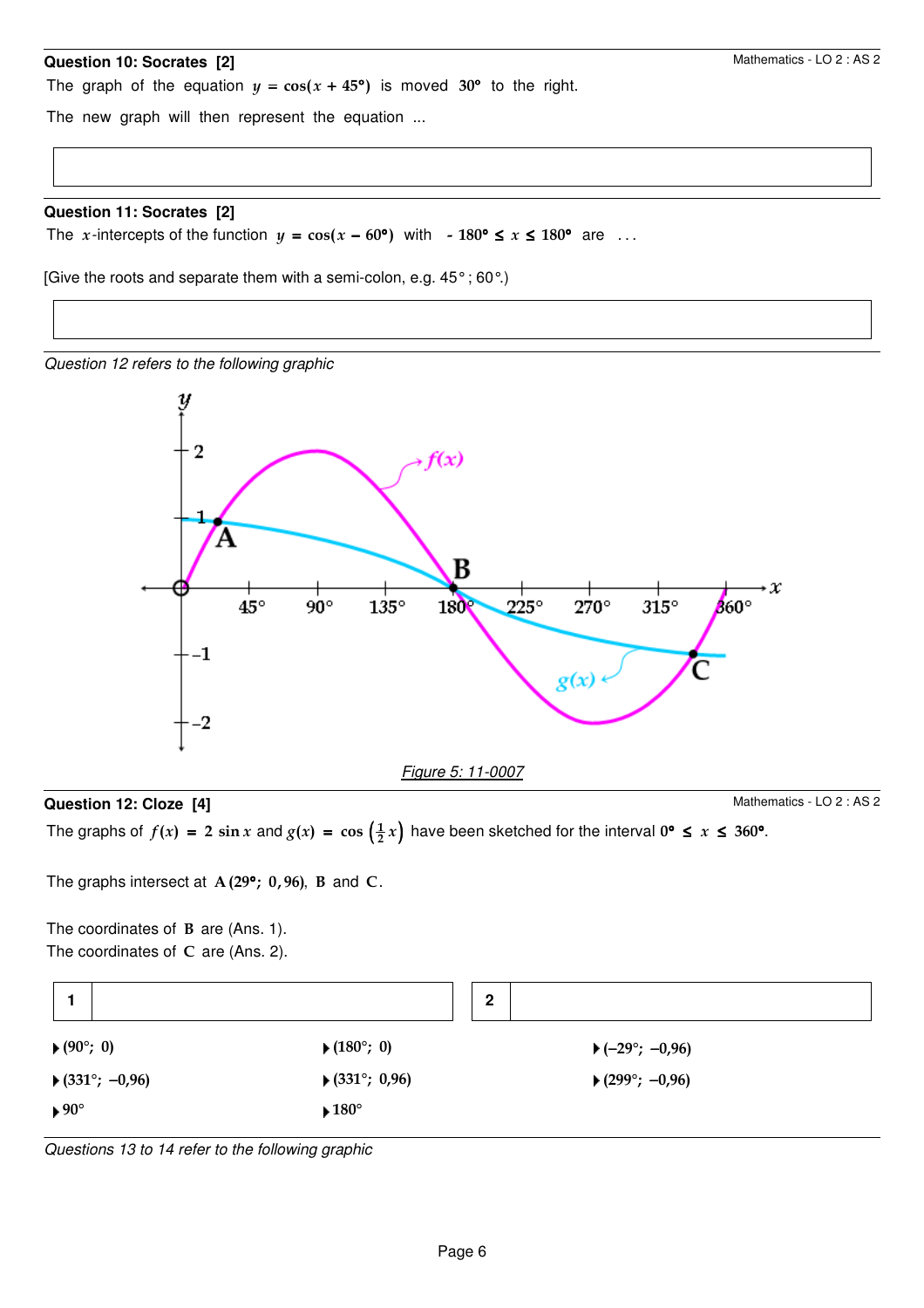

## **Question 13: Cloze [4]**

Mathematics - LO 2 : AS 2

The graphs of  $f(x) = \sin 2x$  and  $g(x) = \cos (x - 45^\circ)$  have been sketched for the interval -180°  $\le x \le 180^\circ$ .

The graphs intersect at A (165°;  $-0.5$ ), B and C.

The coordinates of B are (Ans. 1). The coordinates of C are (Ans. 2).

|                                  | $\mathbf{2}$                        |                          |
|----------------------------------|-------------------------------------|--------------------------|
| ▶ $(90^{\circ}; 1)$              | ▶ $(45^{\circ}; 1)$                 | ▶ $(-75^{\circ}; -0.5)$  |
| ▶( $-120^{\circ}$ ; $-0.5$ )     | ▶( $-165^{\circ}$ ; $-0.5$ )        | ▶ $(-155^{\circ}; -0.5)$ |
| $\blacktriangleright 90^{\circ}$ | $\blacktriangleright$ 45 $^{\circ}$ |                          |

## **Question 14: Cloze [4]**

Mathematics - LO 2 : AS 2

The graphs of  $f(x) = \sin 2x$  and  $g(x) = \cos (x - 45^\circ)$  have been sketched for the interval -180°  $\le x \le 180^\circ$ .

The graphs intersect at A, B  $(45^{\circ}; 1)$  and C.

At B a common tangent can be drawn to both curves. The equation of the tangent is (Ans. 1). The y-coordinates of the endpoints of  $g(x)$  is (Ans. 2).

|                                 |                             | $\mathbf{2}$ |                               |
|---------------------------------|-----------------------------|--------------|-------------------------------|
| $\triangleright x = 1$          | $\blacktriangleright$ y = 1 |              | $\blacktriangleright$ y = 45° |
| $\triangleright x = 45^{\circ}$ | $-0,71$                     |              | $\blacktriangleright$ 0,71    |
| $-0,5$                          | $\blacktriangleright$ 0,5   |              |                               |